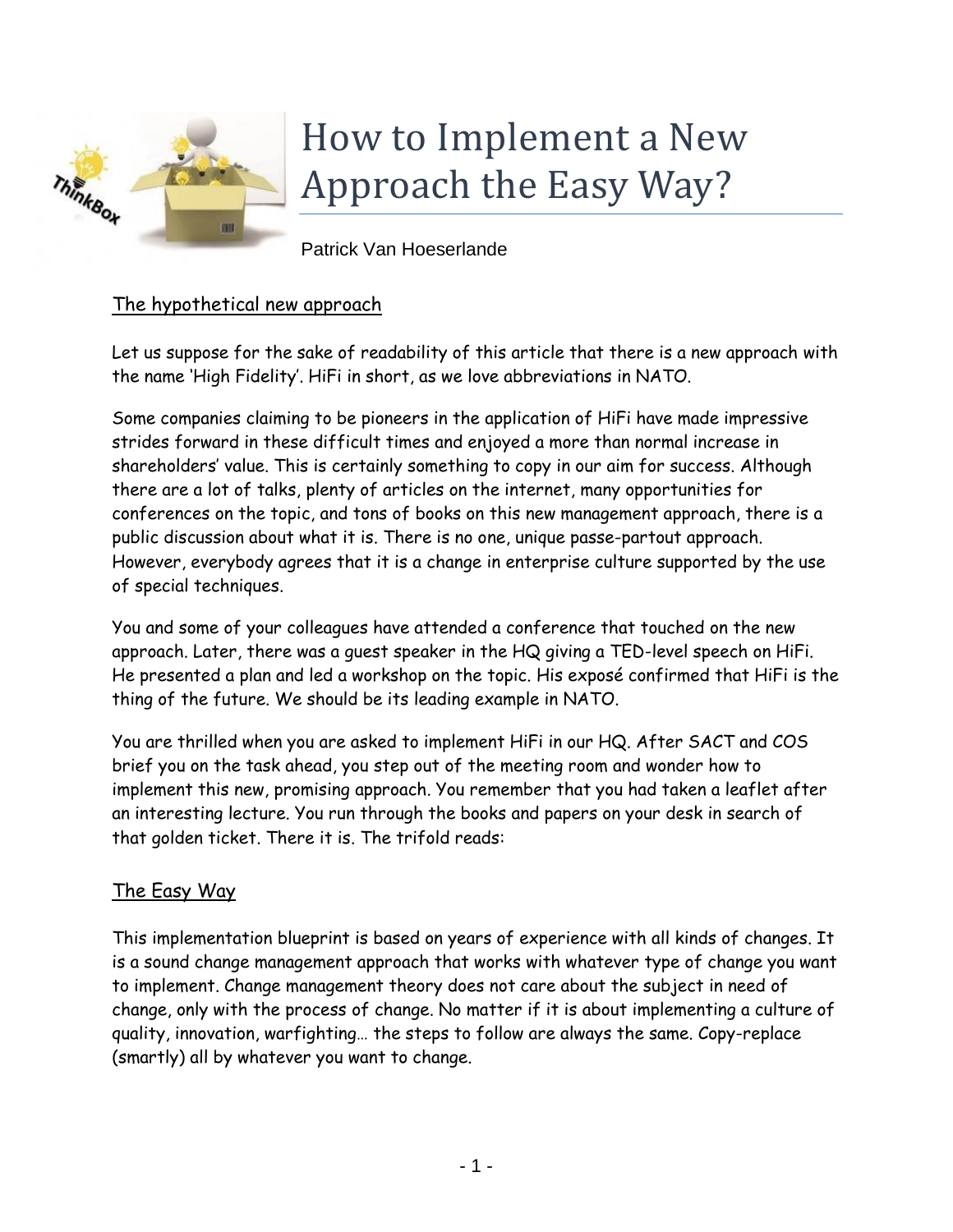There are several change models out there. Think about the Lewin's, the Kotter's, the ADKAR model, and the Nudge theory, just to name a few. These are complicated models to use, certainly, if you have no experience with them, and even then, success is not guaranteed. Anyhow, their success rate is not higher than the "easy way". The latter fits better the standard management style and is simple to execute.

The blueprint follows a quasi-standardized, straightforward plan for somebody tasked with implementing a new way of working with an underlining culture change assessed as very promising or even absolutely necessary by people high in the command chain.

What are its major steps?

#### *Step one: Make an inventory of projects.*

Make an inventory of all current projects you can put the label 'HiFi' on (or whatever name your new approach has). Make sure you are broad enough with your criteria or better do not have criteria. There is no agreed-on definition out there and you do not want to be bogged down in a discussion of what HiFi really means and what the difference is. The goal is to be as inclusive as possible.

Once staff sense that one must have that new label attached to a project to be visible, they will happily present their project in such a way that it will fit in the inventory. There may be some staff members unwilling to offer their project because they do not believe in the new approach. There are always people resisting change, even if it is for the better of the organization or themselves. Do not be shy to put also projects of resisting leaders in the inventory if that helps you.

Of course, once you have a bunch of projects collected, somebody will suggest streamlining your collection. It is logical to get rid of duplication whatever that might be, to make a master plan to match the priorities, to link the different projects to make sure that all objectives are supported… These tasks are hard to counter because they make perfect sense. You should be grateful for such a suggestion because it gives birth to a multitude of tasks. Enough to keep you and a whole team busy for months.

Do not worry, if nobody proposes the improvement of the inventory. You can suggest it yourself and still get a lot of support. People like to put their teeth into tasks they know, and applying procedures is an easy and well-known one.

#### *Step two: Write a communication plan.*

To be viewed as important, by that I mean your work, you have to tell how good you are to the rest of the world. Your new approach will change, no, is changing the way you do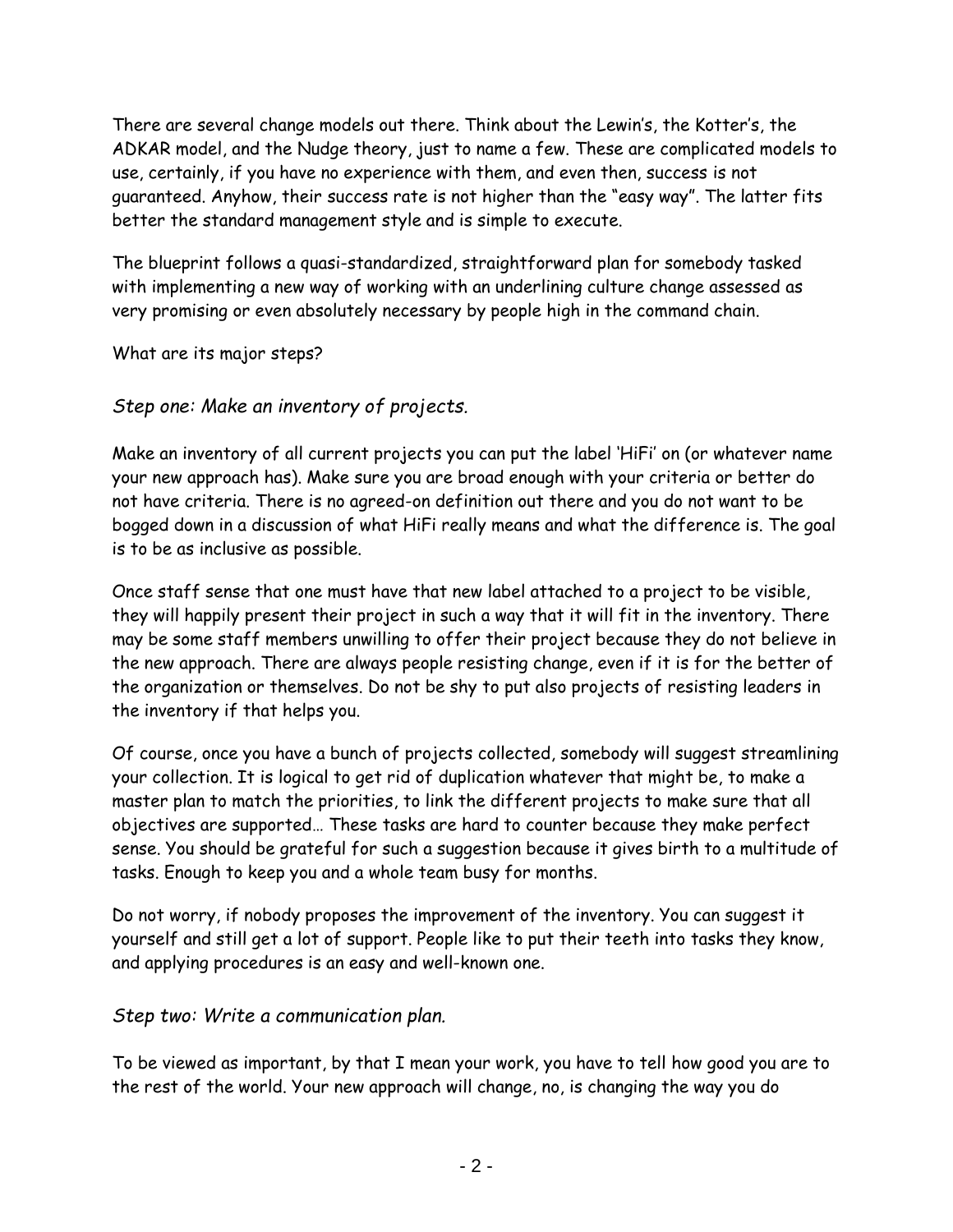business and everybody needs to know that. Your huge inventory of projects in line with the new approach is the perfect proof of that. Shine up the armour. Sell what you are doing by drafting a communication plan, make sure that the communication plan of your organization is aligned with it. Also, you must stress that people use your plan and that they preach the good news. This is a success and everybody has to spread the good news. There may be no doubt as to the effectiveness of the approach.

# *Step three: Send out the troops.*

Make apostles that must preach the new religion. Send your troopers to every corner of the organization. Do not bother about telling them what the principles are, they will learn it by studying the projects. We are at the beginning of this approach and we all have to learn.

There will be techniques to be learned and courses to attend. Send people to these. You will not be able to send enough to these kinds of training opportunities, but that is not your fault. Keep pressing for more. Make sure you have a 'trooper' in every successful project.

Anyhow, you can tell that HiFi must be applied in every step of every process. Even more important, HiFi should be built into every process and procedure from the start. The earlier in the process it is considered, the better. Appoint somebody responsible for checking that it is done.

## Super-relativity

By now, you should be convinced of the simplicity of this popular approach. It is really easy. Everybody can do it, or even come up with it without prior knowledge. It is loved by almost every would-be change manager. During my career, I have seen it put into action 5, 6 times.

And see it fail every time! Why?

Although it makes sense, the 'Easy Way' does not take into account that change is a human-centric or cultural approach. It is not a new production line you want to introduce. No, you want to change how people think, act. To change people, your movement needs energy. The bigger the change, the more energy you need. Loving the bare beauty of formulas, the energy you can harvest for a change project can be found by applying the law of super-relativity. That law is expressed as:

 $F = mc<sup>3</sup>$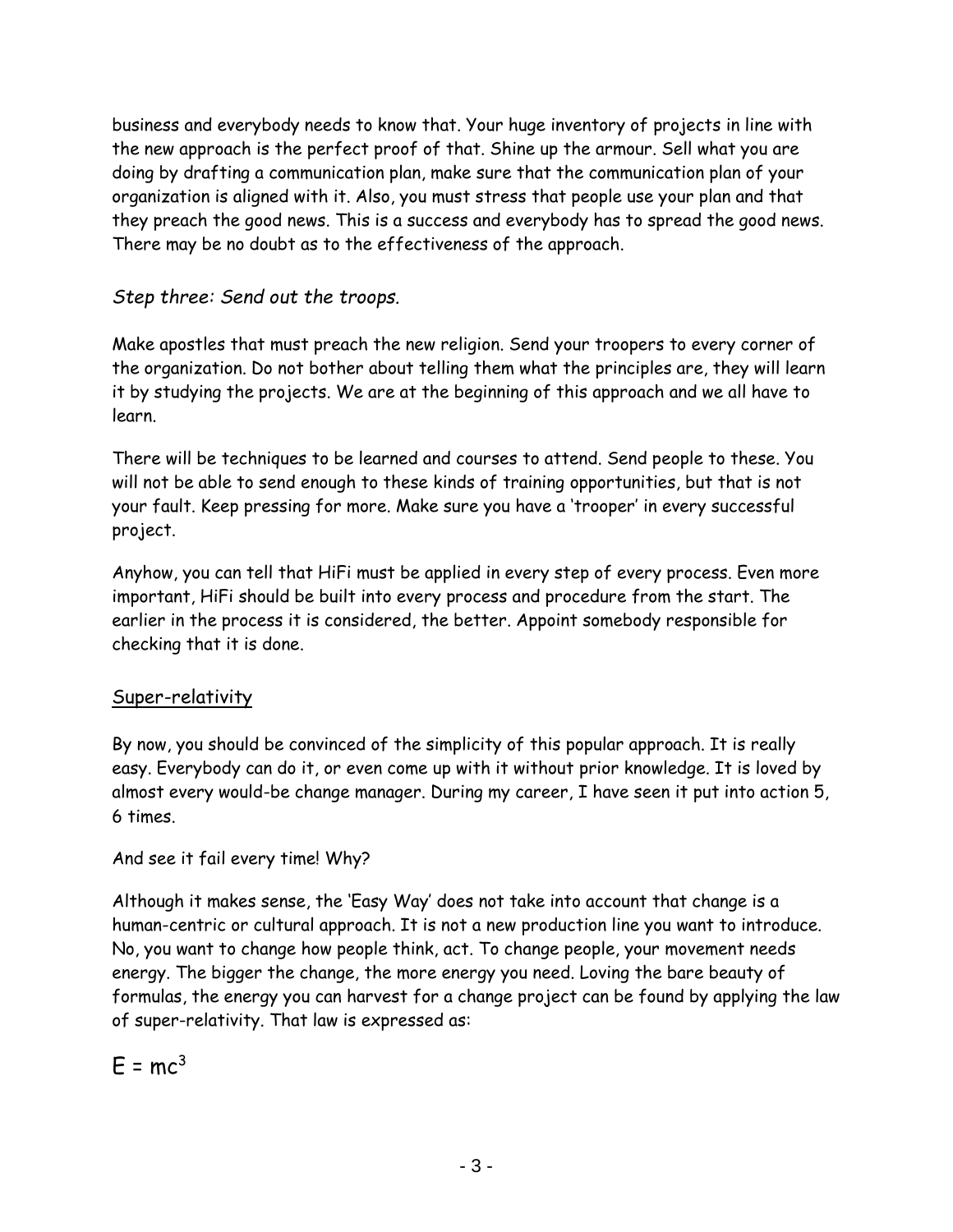#### With:

E = The energy of the change impulse. A good approach will lead to high energy available to overcome the 'resistance' against the change. This resistance is the sum of all forces pushing to return to the old way of doing things. The energy level is not constant. It varies during the period of change and is consumed by resistance. You need to pay close attention to it until the very end.

m = The mass of people willing to change. Ideally, every member of your organization wants the change, but that is rarely the case. Your mass needs not to be competent, yet. Their understanding of and desire to change is what is important here. Although the more people, the better, remember that the first atomic bomb weighting tons only transformed 8 grams into energy with great effect. A small, engaged, and successful group may cause a chain reaction.

c = The level of commitment. Pay close attention, I do not use the word 'involvement'. I talk about commitment, the degree that expresses the stakes that people have in the change. Real commitment comes from people that (implicitly) follow the rule: succeed or out. Being a 'homo constitution', the effect of a committed person high in the hierarchy is bigger than that of a committed staff officer. Commitment goes much farther than telling somebody else to change. Although a committed commander can tip the scale, there is an important lesson to be learned from the toilet paper crisis a few months ago. A seamlessly unimportant commodity can have a huge effect. A few committed workers can be powerful change agents too.

c = The perceived level of the crisis or competition. A high level of crisis, with individual survival at the extreme end of the scale, will free a high level of energy if there is a plausible solution offered. Most people prefer to fight over flight if they have a chance, however slim, of success. Standing on a burning platform, most will jump quicker in the water if they see a nice beach within reach. Be aware that some only need to be dreaming of the beach to jump. The fire, the crisis, must not be real, just perceived. Although an imaginary one only has a temporary value.

c = The level of competence in the new approach. You need people who know how to swim. In the beginning, you might need to get that expertise from outside – you might be surprised by the available in-house expertise - unless the crisis is not a clear and present danger. However, external expertise needs to be translated into your organization. There is only one option for that translation and that is doing it. Do not look for low-hanging fruits. These are long gone. Intelligent people spot these quick wins easily and do not consider these as convincing proof. Pick a project that is assessed as moderately difficult with an output in the short term. Do not overload it with exceptional resources and focus on the new approach. Learn from it!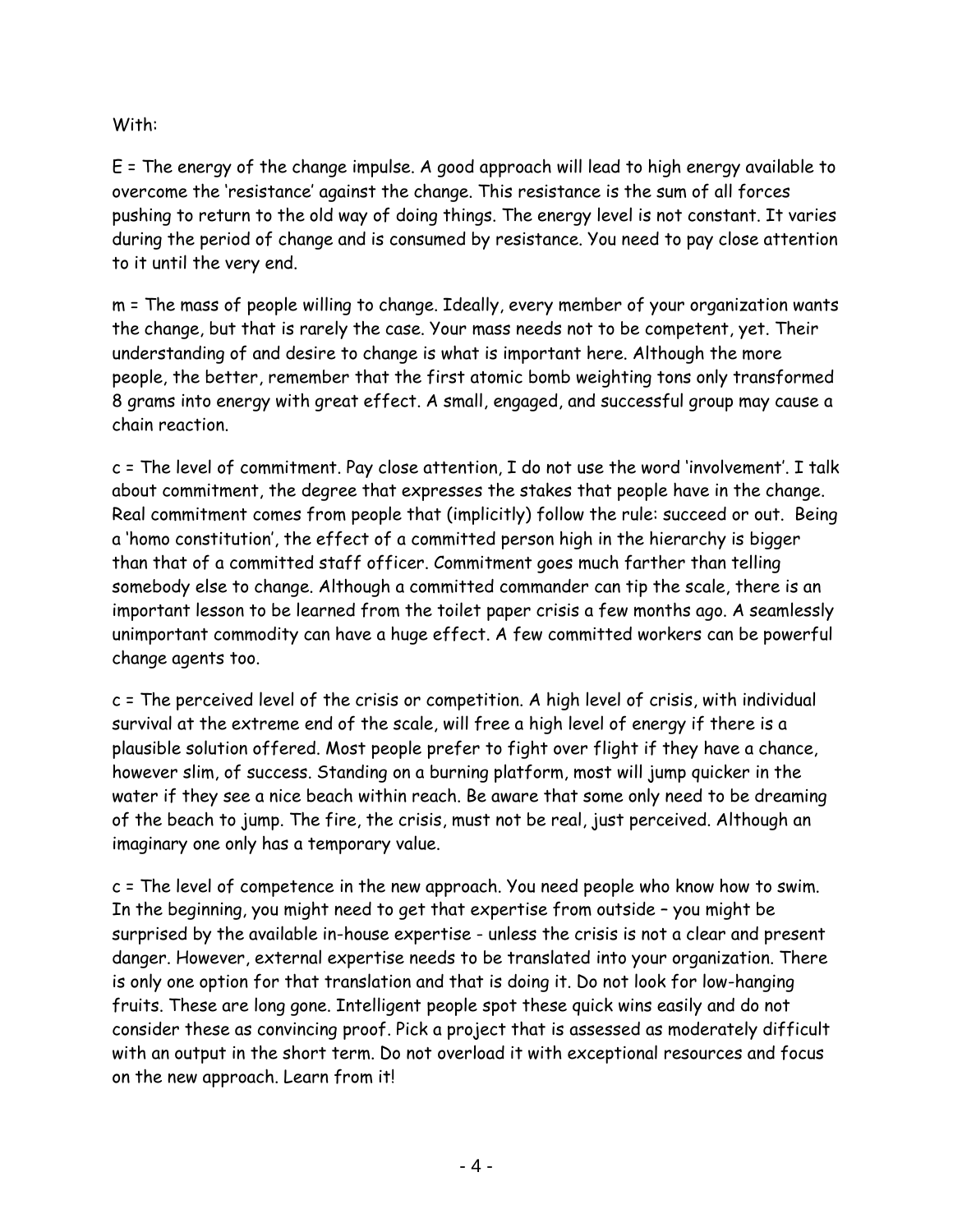As with all multiplications, the highest result is reached by finding a good balance. If one factor is going towards zero, the energy for your change project will be drained. For example, without commitment, things will stay the same. Take care that your change activities are divers to all factors. Sometimes you might need to sacrifice one high scoring factor in favour of a very low one.

### Why the 'Easy Way' goes against super-relativity?

# *Step one: Make an inventory of projects.*

By collecting current projects, you start diluting the new approach. If most, current projects are HiFi, what is the new thing? Why do we need to change if old projects are fine? Where is the fire? Do we need a beach? If their project is HiFi, why not mine?

Committed people trying to bring change are prevented from using the new skills because others do not feel the need for change. Your change agents are becoming isolated.

An inventory does increase, to put it mildly, neither the number of people willing to change, nor the collective competence, the crisis, or the commitment. At best, it keeps the energy level at a status quo, but most of the time the energy flows away like a leaking, peeping balloon.

Change is much more than a collection of HiFi labelled projects. As far as I know, an inventory has never produced an output, all that work is just overhead.

## *Step two: Write a communication plan.*

A plan to communicate how good you apply the new approach has a similar effect on your available energy. If you are already that good, why changing? With a good plan, you will fool your external stakeholders for a while, but internally, your staff knows. They may talk the talk by copying the official communication; they will not walk the talk. HiFi is great, but do not ask me to implement it. Show! Implementation?

What must be communicated and demonstrated, certainly internally, is the crisis and the commitment of the top.

## *Step three: Send out the troops.*

People without a good understanding of the new approach will be contra-productive to the effort. Being unable to explain the new approach and only equipped with 'old' tools, they will quickly be recognized for what they are: extra overhead. They can even express their concerns about the new approach, certainly, if they are 'selected'.